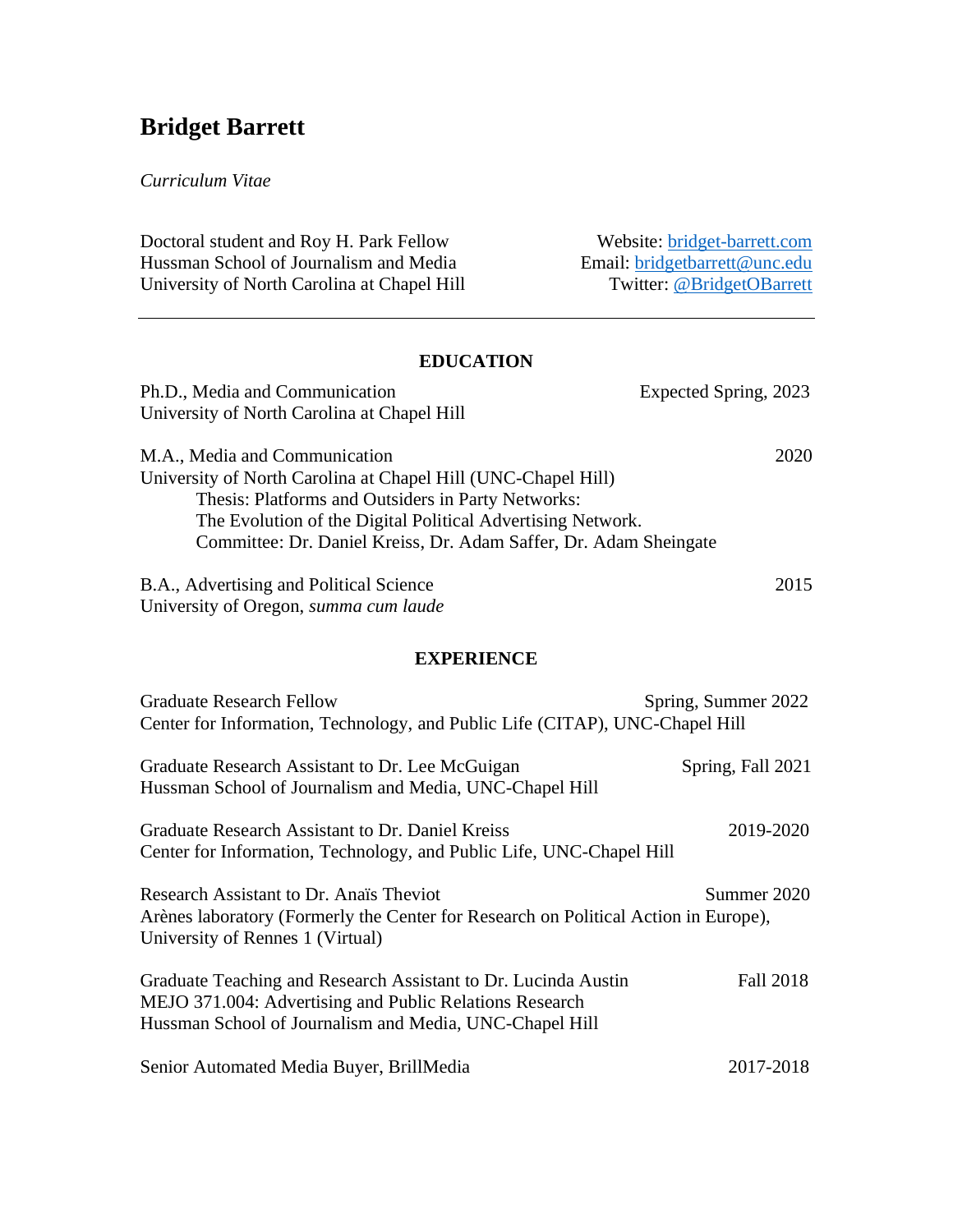| Digital Media Manager, Liquidus Marketing | 2016-2017 |
|-------------------------------------------|-----------|
| Programmatic Analyst, Spark Foundry       | 2015-2016 |

### **HONORS AND AWARDS**

| UNC-Chapel Hill Graduate Student Transportation Grant                              | 2022      |
|------------------------------------------------------------------------------------|-----------|
| <b>CITAP Graduate Affiliate Summer Research Award</b>                              | 2021      |
| Roy H. Park Doctoral Fellowship, University of North Carolina<br>at Chapel Hill    | 2020-2023 |
| Roy H. Park M.A. Fellowship, University of North Carolina at<br>Chapel Hill        | 2018-2020 |
| University of Oregon Honors and Awards Centurion                                   | 2015      |
| University of Oregon School of Journalism and Communication<br>Hall of Achievement | 2015      |
| Hendricks-Goodrich Scholarship, University of Oregon                               | 2014      |
| Ann Maxwell Allen Hall Advertising Scholarship, University of Oregon               | 2014      |
| Mortar Board Junior Scholar, University of Oregon                                  | 2013      |
| Scan   Design Scholarship, Scan   Design Foundation                                | 2012      |

#### **PUBLICATIONS**

\*alphabetical ordering of authorship, equal authorship

*Journal articles*

**Barrett, B.** (2021). Commercial Companies in Party Networks: Digital Advertising [Firms in US Elections from 2006-2016.](https://doi.org/10.1080/10584609.2021.1978021) *Political Communication.*

**\*Barrett, B.,** Dommett, K., Kreiss, D. (2021). [The Capricious Relationship Between](https://doi.org/10.1002/poi3.266)  [Technology and Democracy: Analyzing Public Policy Discussions in the UK and US.](https://doi.org/10.1002/poi3.266) *Policy & Internet.* 

McGregor, S., **Barrett, B.** & Kreiss, D. (2021). [Questionably Legal: Digital Politics and](https://www.tandfonline.com/doi/full/10.1080/19331681.2021.1902894)  [Foreign Propaganda.](https://www.tandfonline.com/doi/full/10.1080/19331681.2021.1902894) *Journal of Information Technology & Politics.*

**\*Barrett, B**. & Kreiss, D. (2019). [Platform Transience: Changes in Facebook's Policies,](https://policyreview.info/articles/analysis/platform-transience-changes-facebooks-policies-procedures-and-affordances-global)  [Procedures, and Affordances in Global Electoral Politics.](https://policyreview.info/articles/analysis/platform-transience-changes-facebooks-policies-procedures-and-affordances-global) *Internet Policy Review.*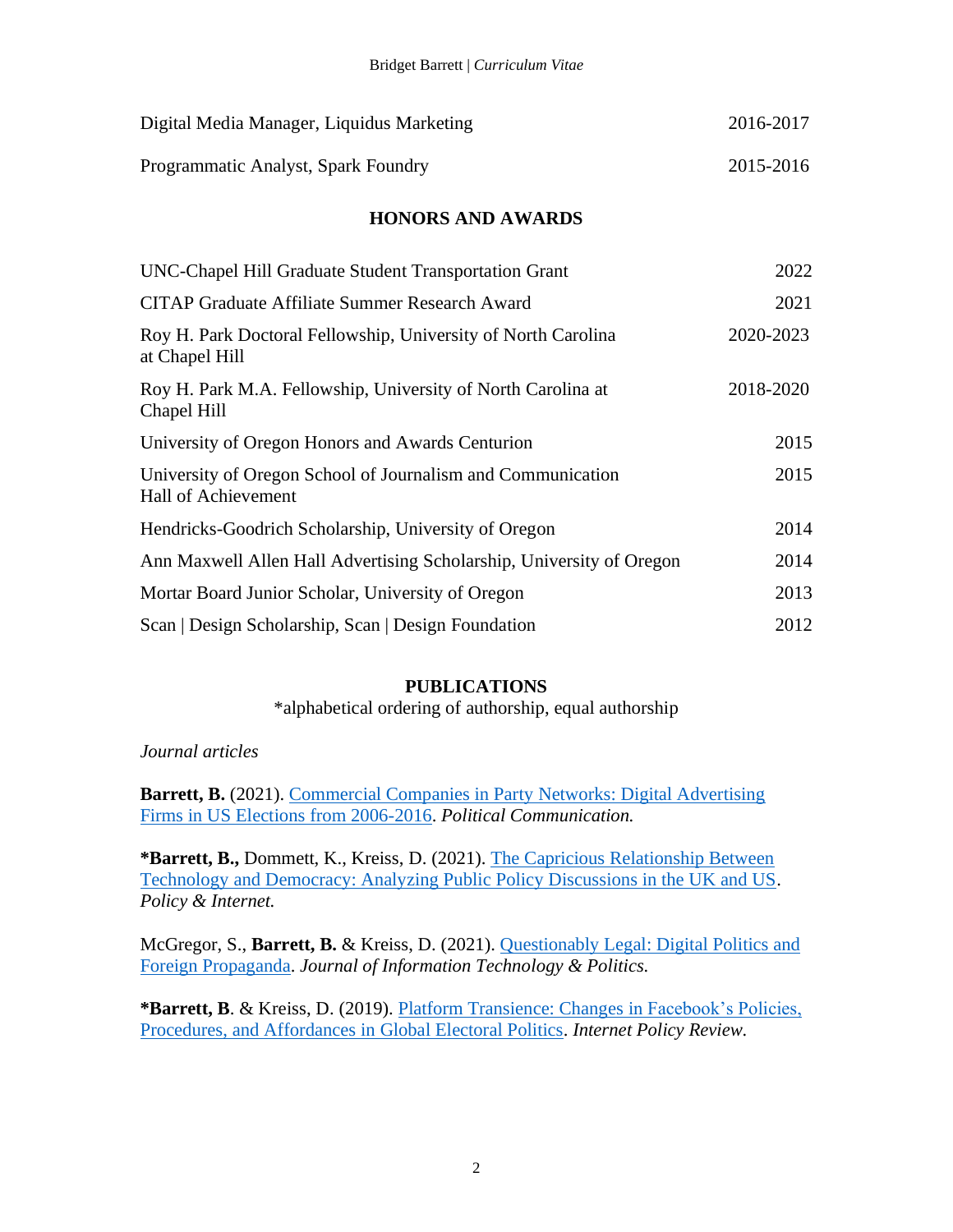*Journal articles under review*

Jang, H., **Barrett, B.**, & McGregor, S. Social Media Policy in Two Dimensions: Understanding the Role of Anti-establishment Beliefs and Political Ideology in Americans' Attribution of Responsibility regarding Online Content

**Barrett, B., McGregor, S. No Better Than Soup: Null persuasive and instrumental effects** of political Facebook ads.

*Invited articles*

Kreiss, D., & **Barrett, B.** (2020). [Democratic Tradeoffs: Platforms and Digital Political](https://moritzlaw.osu.edu/ostlj/2020/08/11/democratic-tradeoffs-platforms-and-digital-political-advertising)  [Advertising.](https://moritzlaw.osu.edu/ostlj/2020/08/11/democratic-tradeoffs-platforms-and-digital-political-advertising) *Ohio State Technology Law Journal.*

*Academic research reports*

**Barrett, B.**, Kreiss, D., & Reddi, M. (2020). [Enforcers of Truth: Social Media Platforms](https://citap.pubpub.org/pub/696n4r53/release/1)  [and Misinformation.](https://citap.pubpub.org/pub/696n4r53/release/1) The Bulletin of Technology & Public Life.

**Barrett, B**., Kreiss, D., Fox, A., & Ekstrand, T. (2020). [Political Advertising on](https://citap.pubpub.org/pub/zfzjkbgz/release/1)  [Platforms in the United States: A Brief Primer.](https://citap.pubpub.org/pub/zfzjkbgz/release/1) The Bulletin of Technology & Public Life.

Adams, K., **Barrett, B.,** Miller, M., & Edick., C**. (**2019). [The Rise of Platforms:](https://www.ssrc.org/publications/view/the-rise-of-platforms-challenges-tensions-and-critical-questions-for-platform-governance/)  [Challenges, Tensions, and Critical Questions for Platform Governance.](https://www.ssrc.org/publications/view/the-rise-of-platforms-challenges-tensions-and-critical-questions-for-platform-governance/) Public report for the the Social Science Research Council covering the Rise of Platforms post-conference of the 2019 annual International Communication Association conference.

# *Popular press*

Kreiss, D. & **Barrett, B.,** Reddi, M. (2021) [The Need for Race-Conscious Platform](https://techpolicy.press/the-need-for-race-conscious-platform-policies-to-protect-civic-life/)  [Policies to Protect Civic Life.](https://techpolicy.press/the-need-for-race-conscious-platform-policies-to-protect-civic-life/) Tech Policy Press.

Kreiss, D. & **Barrett, B.** (2021) [Democratic Decay: What Can and Should Platforms Be](https://techpolicy.press/democratic-decay-what-can-and-should-platforms-be-responsible-for/)  [Responsible For?](https://techpolicy.press/democratic-decay-what-can-and-should-platforms-be-responsible-for/) Tech Policy Press.

Kreiss, D. & **Barrett, B.** (2020). [The Bright Line Platforms Should Draw Around](https://protegopress.com/the-bright-line-platforms-should-draw-around-election-misinformation/)  [Election Misinformation.](https://protegopress.com/the-bright-line-platforms-should-draw-around-election-misinformation/) Tech Policy Press.

**Barrett, B.** (2020). COVID-19 Shows How Hard It Will Be for Facebook and Twitter to [Crack Down on Voting Misinformation.](https://slate.com/technology/2020/05/twitter-facebook-trump-election-misinformation-coronavirus.html) Slate.

**Barrett, B.** (2020). [What We Learned From Bloomberg's Online Campaign.](https://www.lawfareblog.com/what-we-learned-bloombergs-online-campaign) Lawfare.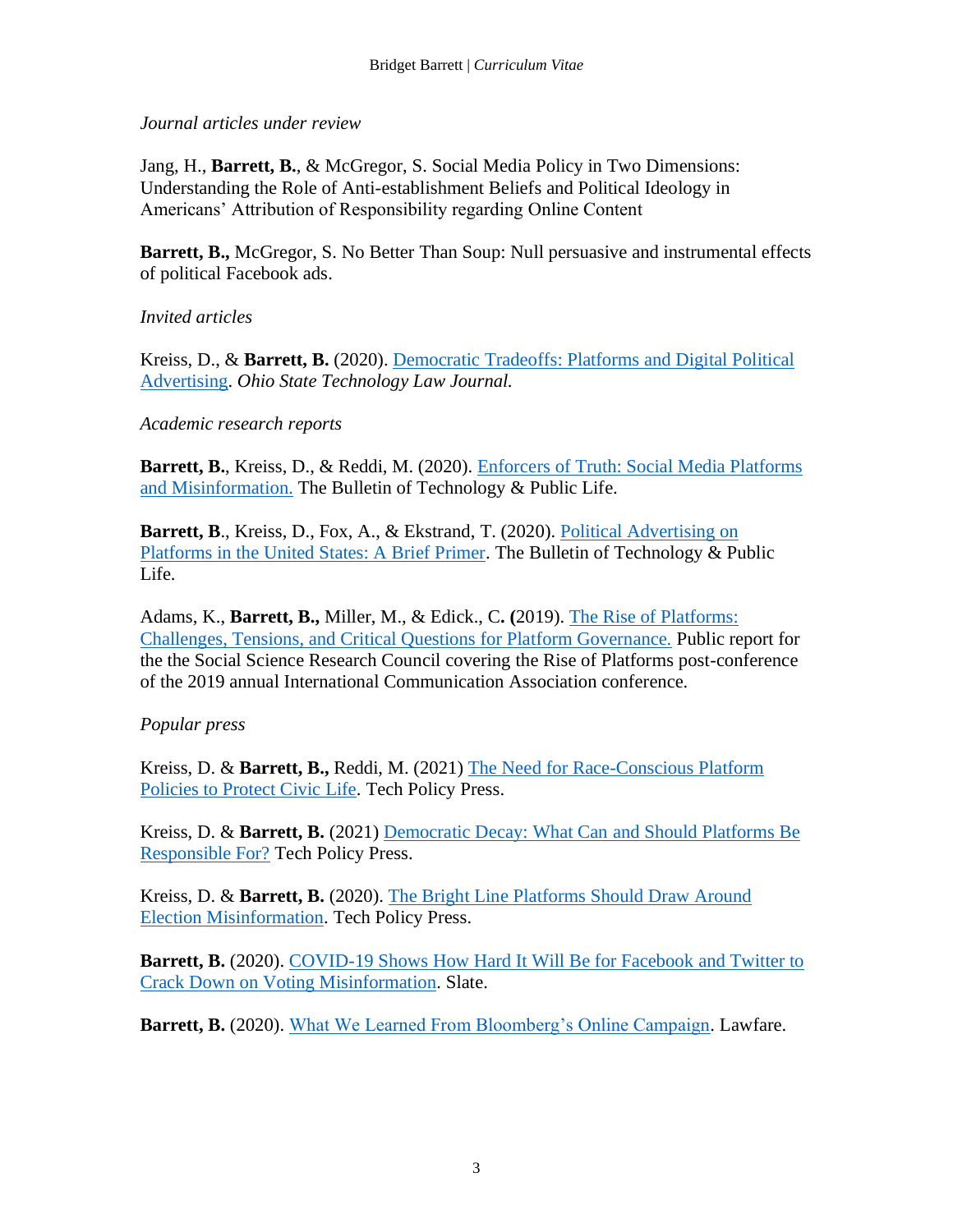**Barrett, B.** (2019). How Three Presidential Campaigns are Putting Supporters' Privacy [at Risk.](https://protegopress.com/how-three-presidential-campaigns-are-putting-supporters-privacy-at-risk/) Tech Policy Press. Also featured article on Medium's Election 2020, Privacy, and Cybersecurity channels.

# *Policy*

Wrote [a comment to the Federal Election Commission](https://citap.unc.edu/wp-content/uploads/sites/20665/2021/09/CITAP-comment-on-REG-2021-02-Subvendor-Reporting-Petition.pdf) in support of the petition for rulemaking on REG 2021-02 Subvendor Reporting. Submitted on behalf of the Center for Information, Technology, and Public Life. (2021).

*Book reviews*

**Barrett, B.** (2021). Tim Hwang, Subprime Attention Crisis: Advertising and the Time Bomb at the Heart of the Internet. *International Journal of Communication*.

## **PRESENTATIONS**

*Refereed conference presentations*

Jang, H., **Barrett, B.**, & McGregor, S. (2022) "Social Media Policy in Two Dimensions: Understanding the Role of Anti-establishment Beliefs and Political Ideology in Americans' Attribution of Responsibility regarding Online Content." To be presented at the annual Association for Education in Journalism and Mass Communication conference, Political Communication Division.

**Barrett, B.,** McGuigan, L., Shapiro, A. (2022). "Making an Impression." To be presented at the Annual International Communication Association conference, Media Industry Studies interest group. Paris.

**Barrett, B.** (2021). "When is Political Ad Targeting Acceptable? Testing Theories of Privacy." American Political Science Association Annual Meeting Political Communication preconference. Seattle, Washington.

**Barrett, B.** & McGregor, S., (2021). "Ads. What Are They Good For?" American Political Science Association Annual Meeting. Seattle, Washington.

**Barrett, B.,** Reddi, M., & Kreiss, D. (2020). "Enforcers of Truth: Social Media Platforms and Misinformation." Humboldt Institute for Internet and Society's Empirical Approaches to Platform Governance Research Workshop. Virtual.

**Barrett, B.** (2020). "Evolution Of The Digital Political Advertising Network: A [Longitudinal Analysis of Platforms' Rise to Dominance Over Four Election Cycles.](https://player.vimeo.com/video/416978697/?autoplay=1)" Annual International Communication Association conference, Political Communication Division. Virtual.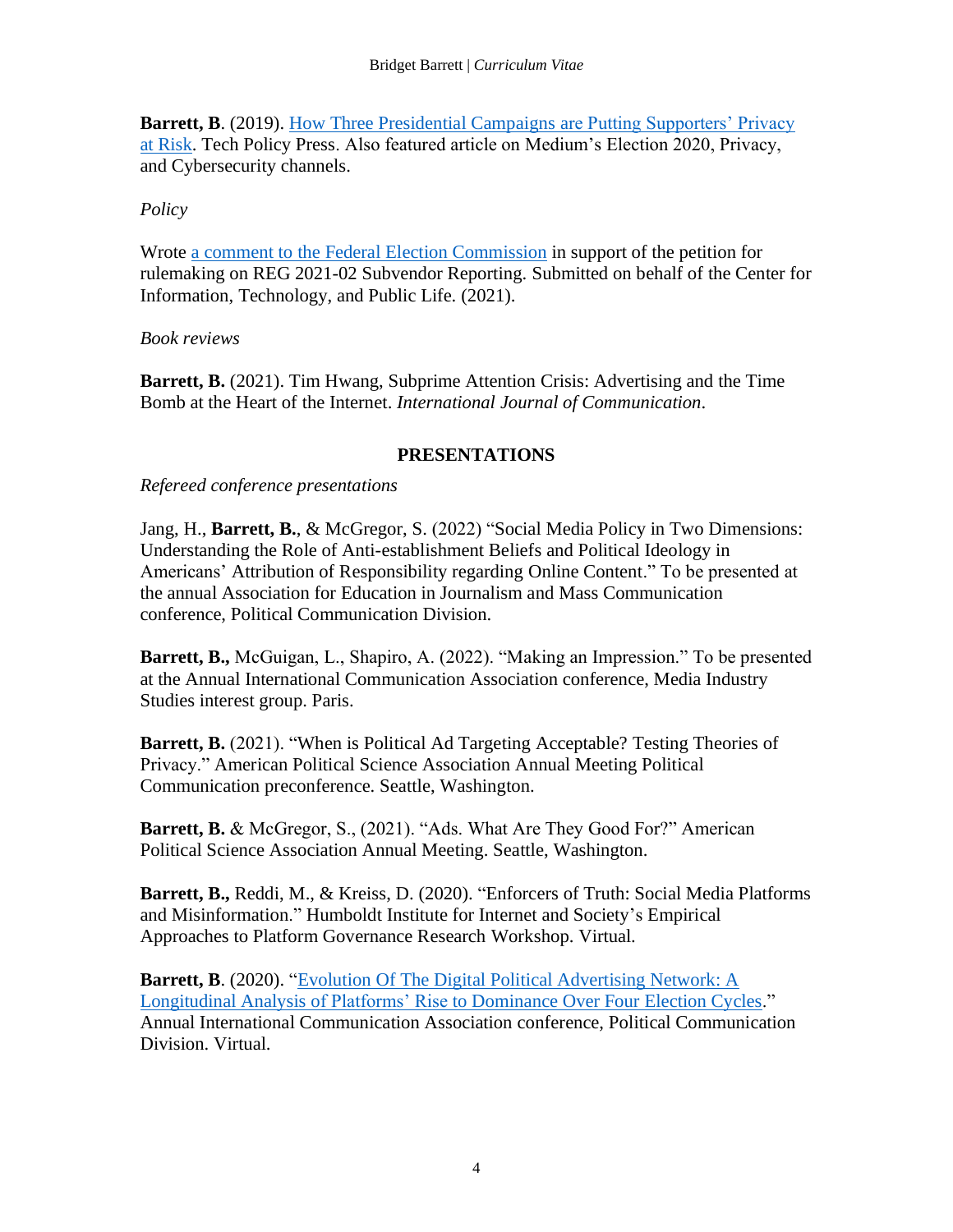McGregor, S., **Barrett, B.** & Kreiss, D. (2019). "Barely Legal: Digital Politics and foreign propaganda." Political Communication pre-conference of the American Political Science Association. Washington, DC.

## *Invited presentations*

**Barrett, B.** (2022). "Artificial Intelligence, Social Media: Promise or Peril?" UNC General Alumni Association 50<sup>th</sup> anniversary reunion panel. Co-panelist with Dr. Francesca Tripodi. Chapel Hill, NC.

**Barrett, B.,** Dommett, K., Kreiss, D. (2022). "The perceived threats digital media poses to democracy in debates over platform regulation." Presented as part of Ofcom's Online Communications Seminar speaker series. Virtual.

Kreiss, D. & **Barrett, B**. (2020). "What Can and Should Platforms Be Responsible For?" Presented at Information Society Project 2020 Workshop, hosted by Yale Information Society Project. Virtual.

Kreiss, D. & **Barrett, B**. (2020). "What Can and Should Platforms Be Responsible For?" Presented at Digital Technology, Social Media, and the 2020 Presidential Election, hosted by Stanford Cyberpolicy Center. Virtual.

# *Research workshops*

Kreiss, D. & **Barrett, B.** (2019). "Facebook and Google as Global Democratic Infrastructures: A Preliminary Five Country Comparative Analysis of Platforms, Paid Political Speech, and Data." Presented at Data-Driven Elections: Implications and Challenges for Democratic Societies. Victoria, BC.

Urbelis, A., Mostert, F. (2022). "Adversarial Versatility: Examining How and Why Advanced Cyber Adversaries Exploit the Inherent Flexibility of the Internet for Deception." Commentator: **Bridget Barrett.** Presented at the Technologies of Deception Conference. Yale Information Society Project. Virtual.

# **GUEST LECTURES**

"Facebook & Falsehoods." October 18<sup>th</sup>, 2021. MEJO 141.5: Media Ethics, Hussman School of Journalism and Media. Taught by Heesoo Jang.

"Digital Ad Fraud." October 19<sup>th</sup>, 2020. MEJO 372: Advertising Media, Hussman School of Journalism and Media. Taught by Dr. Joe Bob Hester.

"Digital Advertising." November 12<sup>th</sup>, 2020. MEJO 479: Market Intelligence, Hussman School of Journalism and Media. Taught by Dr. Shannon McGregor.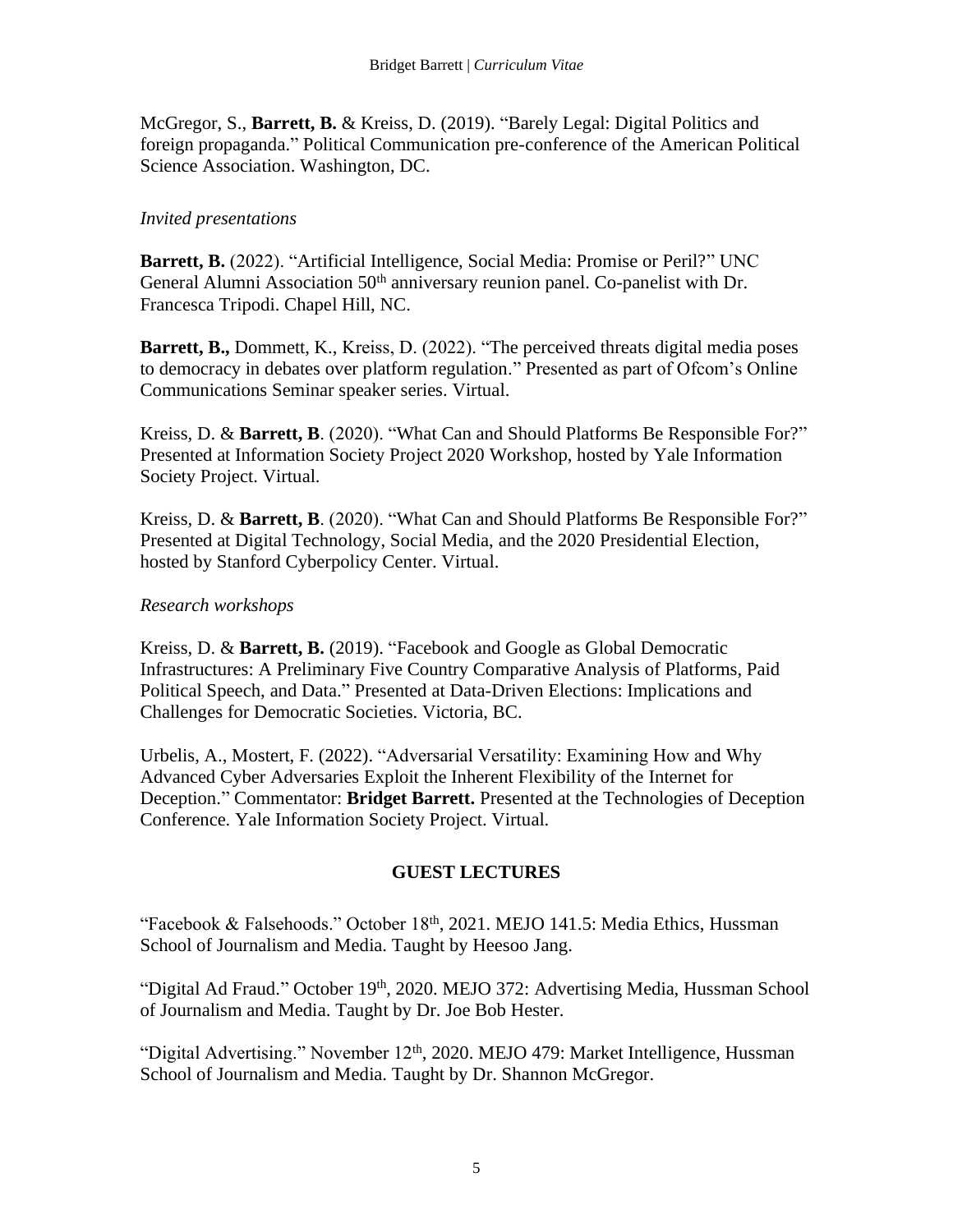### **SERVICE**

*To the university*

| Student liaison to the PhD Advisory Committee<br>University of North Carolina at Chapel Hill, Hussman School of<br>Journalism and Media                                                          | 2021-2022  |
|--------------------------------------------------------------------------------------------------------------------------------------------------------------------------------------------------|------------|
| Graduate student representative, digital advertising hiring committee.<br>University of North Carolina at Chapel Hill, Hussman School of<br>Journalism and Media.                                | 2019       |
| Featured guest speaker, "Social Media." Central Carolina J-Day<br>Regional Workshop, North Carolina Scholastic Media Association,<br>University of North Carolina at Chapel Hill, Oct. 17, 2019. | 2019       |
| To the discipline                                                                                                                                                                                |            |
| Manuscript reviewer, annual conference of the International<br><b>Communication Association, Political Communication Division</b>                                                                | 2019, 2021 |
| Manuscript reviewer, annual conference of the International<br><b>Communication Association, Media Industry Studies Division</b>                                                                 | 2021       |

# **SELECTED MEDIA COVERAGE AND APPEARANCES**

Quoted in ["How Facebook's Ad System Lets Companies Talk Out of Both Sides of Their](https://themarkup.org/news/2021/04/13/how-facebooks-ad-system-lets-companies-talk-out-of-both-sides-of-their-mouths)  [Mouths.](https://themarkup.org/news/2021/04/13/how-facebooks-ad-system-lets-companies-talk-out-of-both-sides-of-their-mouths)" The Mark Up. April 13<sup>th</sup>, 2021.

Quoted in ["Parler is Fertile Ground for Climate Denialism, Experts Worry.](https://www.eenews.net/climatewire/2020/11/30/stories/1063719415)" E&E News. November 30<sup>th</sup>, 2020.

Interviewed on CNN Newsroom's segment ["Conservatives Flock to Platforms Rife with](https://twitter.com/holmescnn/status/1327849761295257600)  [Misinformation."](https://twitter.com/holmescnn/status/1327849761295257600) November 15<sup>th</sup>, 2020.

Quoted in ["Trump Won Florida After Running a False Ad Tying Biden to Venezuelan](https://www.propublica.org/article/trump-won-florida-after-running-a-false-ad-tying-biden-to-venezuelan-socialists)  [Socialists.](https://www.propublica.org/article/trump-won-florida-after-running-a-false-ad-tying-biden-to-venezuelan-socialists)" ProPublica. November 12<sup>th</sup>, 2020.

Quoted in ["Campaigns Sidestep Cambridge Analytica Crackdown with New Methods.](https://www.msn.com/en-us/news/world/campaigns-sidestep-cambridge-analytica-crackdown-with-new-methods/ar-BB19TX2S)" AFP. Run on msn.com, Yahoo! Finance Australia, and TechXplore, among others. October 11<sup>th</sup>, 2020.

Interviewed on the Columbia Journalism Review's weekly rountable, ["Disinformation](https://galley.cjr.org/public/conversations/-MIzTiSqqVi_NJpZ2aFc)  [and the Election.](https://galley.cjr.org/public/conversations/-MIzTiSqqVi_NJpZ2aFc)" October 6<sup>th</sup>, 2020.

Quoted in ["Facebook's Election Plans.](https://protegopress.com/facebooks-election-plans/)" Protego Press. August 4<sup>th</sup>, 2020.